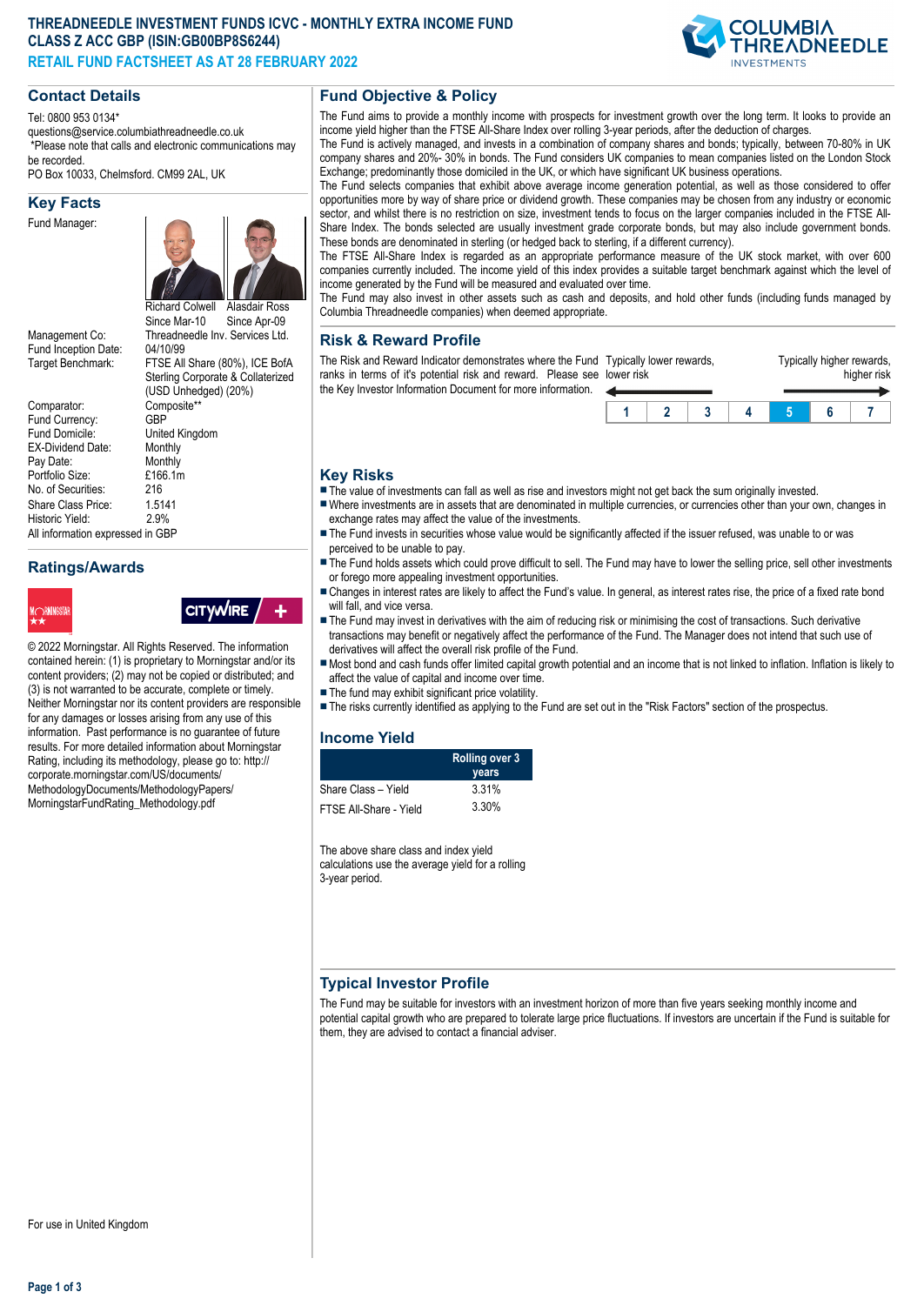# **Holdings & Asset Allocation**

| Top 10 Holdings (%)        |        |
|----------------------------|--------|
| <b>Security Name</b>       | Weight |
| AstraZeneca PLC            | 6.8    |
| Electrocomponents plc      | 4.5    |
| Spirent Communications plc | 4.1    |
| GlaxoSmithKline plc        | 4.0    |
| Imperial Brands PLC        | 3.7    |
| Rentokil Initial plc       | 3.2    |
| 3i Group plc               | 3.1    |
| Phoenix Group Holdings plc | 3.0    |
| Ferguson Plc               | 2.4    |
| <b>RELX PLC</b>            | 2.3    |
| <b>Total</b>               | 37.0   |

# **Weightings (%)**

| <b>Sector</b>                 | <b>Fund</b> |
|-------------------------------|-------------|
| Industrials                   | 22.2        |
| Fixed Income                  | 21.0        |
| Financials                    | 13.6        |
| <b>Consumer Staples</b>       | 10.9        |
| <b>Health Care</b>            | 10.8        |
| <b>Communication Services</b> | 5.3         |
| Information Technology        | 4.1         |
| <b>Real Estate</b>            | 3.6         |
| <b>Consumer Discretionary</b> | 3.0         |
| <b>Utilities</b>              | 2.7         |
| Materials                     | 2.0         |
| Cash                          | 0.9         |

#### **Performance**

**Past Performance does not predict future returns. The return of your investment may change as a result of currency fluctuations if your investment is made in a currency other than that used in the past performance calculation.** 

#### **NAV Since Inception (GBP)**



# **Calendar Year Performance (GBP)**

|                    | 2021 | 2020  | 2019           | 2018 | 2017 | 2016 | 2015            | 2014  | 2013 | 2012  |
|--------------------|------|-------|----------------|------|------|------|-----------------|-------|------|-------|
| Share Class (Net)  | 10.C | т.,   | 19.8           | т. о | $-$  | 13.0 | ບ.ບ             | $- -$ | $-$  | $- -$ |
| Comparator (Gross) | 10.0 | -6. . | $\sim$<br>ں. ا | -    | .    | 15.8 | $\cdot$ $\cdot$ | $- -$ | $-$  | $- -$ |

#### **Annualised Performance (GBP) 12M Rolling Period (GBP)**

|                    | l YR'         | 3 YR | <b>5 YR</b> | SI  | 03/21 -<br>02/22 | $\frac{03/20 - 0.21}{02/21}$ | $03/19 -$<br>02/20 | $\frac{03/18}{02/19}$ | $\frac{03/17}{02/18}$ | 03/16 -<br>02/17 | $03/15 -$<br>02/16 | $03/14 -$<br>02/15 | $03/13 -$<br>02/14 | $03/12 -$<br>02/13 |
|--------------------|---------------|------|-------------|-----|------------------|------------------------------|--------------------|-----------------------|-----------------------|------------------|--------------------|--------------------|--------------------|--------------------|
| Share Class (Net)  | J.L           | v.v  |             | 5.7 | $\Omega$<br>ے.כ  | <u>.</u>                     |                    | 3.5                   |                       | 16.8             | -2.U               | $- -$              | $- -$              | $- -$              |
| Comparator (Gross) | l I. <i>I</i> | v.v  | 4.3         | 5.3 |                  |                              |                    |                       | 3.8                   | 20.9             | -6. .              | $- -$              | $- -$              | $-$                |

Source Morningstar UK Limited © 2022 as at 28/02/22. Based on the bid-to-bid and assuming income is reinvested including ongoing charges excluding entry and exit charges. Index returns include capital gains and assume reinvestment of any income. The index does not include fees or charges and you cannot invest directly in it. \*\*Comparator:FTSE All Share (80%), ICE BofA Sterling Corporate & Collaterized (USD Unhedged) (20%)

Annualised performance measures how much an investment has grown on average each year.12 month Rolling Period shows annualised average returns for the periods stated.